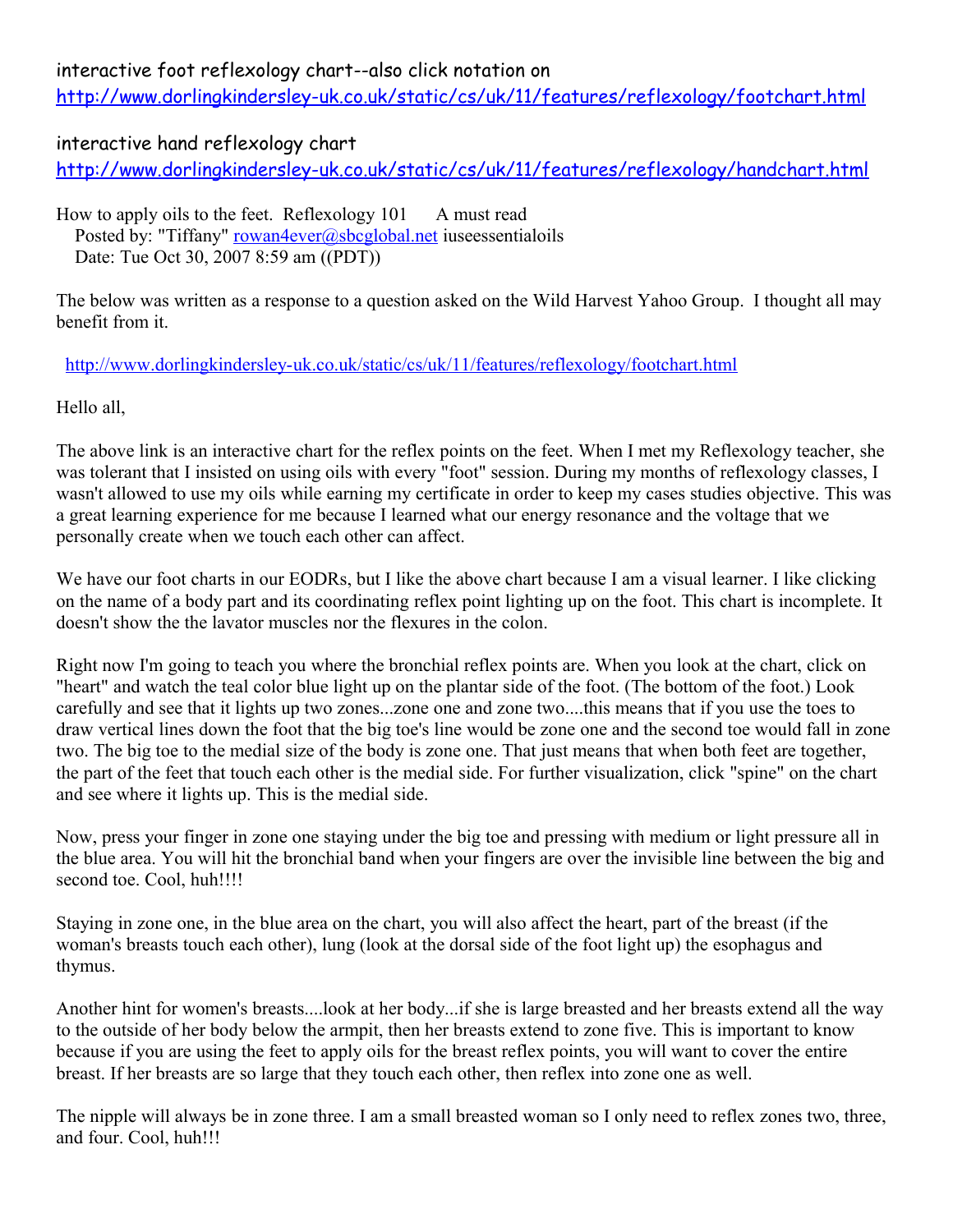Click on the shoulder and arm zones. You will feel something "crunchy" when you press into these areas. Legally, we have to chart them as "adhesions" now. We can't call them by any other name. I feel these crunchies/adhesions in the tip of the big toe and I feel them in the arm and shoulder zones. From Young Living, I have learned that this is where our petrochemicals are stored. Our personal care products literally can be felt in Reflexology. Petrochemicals are stored in fatty tissue which the brain and breasts are made up of. Think of your deodorant...don't you see it being applied in the shoulder zone (zone...not reflex point). Breast tissue is also found in this zone. Anybody having their "eyes of understanding" opening right now?

Think of where we put our shampoos, hair dyes, hair spray and gels and barrettes. Click on the brain point and look at the big toe. Feel the crunchies like little grains of sand or pieces of rice in this area.

I have watched the shape of feet change as the body heals. I have observed the curve of feet straighten after a Raindrop. I have seen toes straighten when neck injuries reverse.

When you reflex or Vita Flex a point, you affect everything in its zone...you affect every point below it and every point above it...everything behind it and everything in front of it....this is because the energy travels along meridians. The meridian lines travel vertically. Studies have proven that the meridian systems have their own ducts independent of the vascular and lymphatic systems. (Vibrational Medicine by Richard Gerber, MD pages 121-126)

Reflexology is nothing but JOY to me. It brings me joy seeing how we have back up systems. I have done reflexology on an air plane...completely discreet on someone's hand. He didn't have to take a pill in front of anyone...he didn't have to undress in front of anyone, he didn't have to get in a different position...nothing. I worked both hands and affected a relaxation response for him. I work on people's ears and faces during lunch break. They didn't even have to leave their chairs.

You can follow the link to the hand chart too. You can perform on yourself without having to remove your shoes...great for the office or at school. (I teach my kids to work on themselves to stay awake in class or to sharpen their brain before a test.)

To me, this is a backup. Heavenly Father designed our bodies so that we can use the reflex points when we don't use nutrition, exercise or stress management towards investments in our health. I AM NOT saying its okay to avoid exercise or make poor food choices, or blame others for your stress. I am saying that Reflexology is a beautiful modality to compliment healthy choices or it can be used to assist the use of building blocks to reverse the consequences of poor choices.

While Vita Flex rolls the finger from the pad to the tip, Reflexology combines this with a glide. It's called finger walking. You can practice by taking the pad of your first finger and gliding it along your forearm. Once you have the slow glide in a forward motion down, then add the motion of rolling from the pad of your finger to the tip.

Pad rolling to tip...glide. Pad rolling to tip...glide. NEVER pull the skin back as you are taking a finger step forward. This prevents the voltage from firing.

The reason I write all this is because we get a lot of questions wondering where to put the oils when we are told that the feet are also another application of oils. This is how you can help children who aren't able to swallow capsules of oil. This is how you can help children who have been molested and don't want their shirt removed for a massage. This is how you can apply the oils to the reflex points on the hands when you can't leave the office.

Knowing lemon and cypress are good for the lymphatics...think about them on your neck, chest, armpits, groin (leg pits, ha ha). If you have an anatomy book, you can see where the whole lymphatic system is. Find